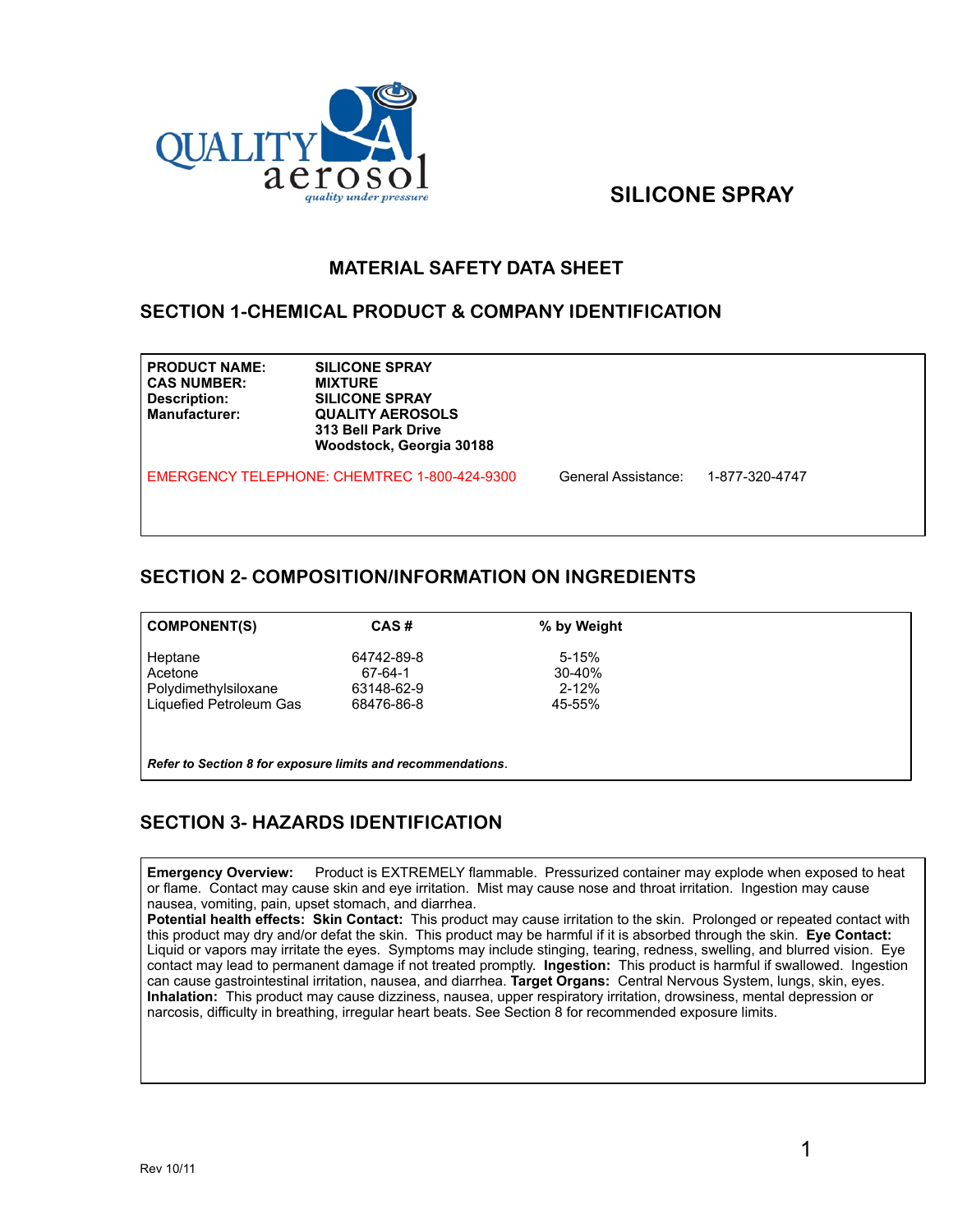#### **SECTION 4- FIRST AID MEASURES**

**Skin:** For skin contact, wash immediately with soap and water. If irritation persists, get medical attention. **Eye:** Immediately flush with plenty of water for at least 15 minutes, holding eyelids open at all times. Get medical attention immediately. **Inhalation:** Move person to non-contaminated air. If the affected person is not breathing, apply artificial respiration. Call a physician if symptoms develop or persist. **Ingestion:** If the material is swallowed, get immediate medical attention or advice. DO NOT induce vomiting. If vomiting occurs naturally, have victim lean forward to reduce risk of aspiration. Seek immediate medical attention. Do not give anything.

## **SECTION 5- FIRE FIGHTING MEASURES**

**Extinguishing Media:** Use dry chemical, carbon dioxide, or foam. Use water to cool fire-exposed containers and to protect personnel. Do not direct a solid stream of water or foam into hot, burning pools this may results in frothing and increase fire intensity. **Basic Fire Fighting Procedures:** Dangerous when exposed to heat or flame. This material can be ignited by flame or spark under normal atmospheric condition. Vapors are heavier than air and may travel along the ground to some distant source of ignition and flash back. Pressurized Container: May explode when exposed to heat or flame. Empty containers may retain product residue including Flammable or Explosive vapors. DO NOT cut, drill, grind, or weld near full, partially full, or empty product containers. **Dust Explosion Hazard:** None known. **Sensitivity To Mechanical Impact:**  Container could potentially burst or be punctured upon mechanical impact, releasing flammable vapors. **Unusual Fire & Explosion Hazards:** During a fire, irritating and highly toxic gases may be generated during combustion or decomposition. High temperatures can cause sealed containers to rupture due to a build up of internal pressures. Cool with water. **Fire Fighting Equipment/Instructions:** Wear full protective clothing, including helmet, self-contained positive pressure or pressure demand breathing apparatus, protective clothing and face mask.<br>Flash Point: concentrate: > -7.01F<br>propellant: -132.23 F

**Flash Point: concentrate: > -7.01F propellant: -132.23 F Flammability limits in air:** 7.5 upper % by volume concentrate

9.2 upper % by volume propellant 1.8 lower % by volume propellant

## **SECTION 6- ACCIDENTAL RELEASE MEASURES**

**Emergency Action:** Evacuate the area promptly and keep upwind of the spilled material. Isolate the spill area to prevent people from entering. Wear appropriate protective equipment and clothing during clean-up. **Containment:** Stop discharge if safe to do so. Stop material from contaminating soil or from entering sewers or water streams. Cover spills with nonflammable absorbent and place in closed chemical waste containers.

## **SECTION 7- HANDLING & STORAGE**

**Handling:** Keep this product away from heat, sparks or open flame. Avoid getting this material into contact with your skin and eyes. Avoid breathing mists or aerosols of this product. Use this product with adequate ventilation. Do not reuse the empty container. **Storage:** Store in a cool, dry, well-ventilated area. Do not handle or store near an open flame, heat or other sources of ignition. Keep out of direct sunlight. Do not store above 120F (49 C). **Empty Container Precautions:**  Attention! Follow label warnings even after container is emptied since empty containers may retain product residues. Do not reuse empty container.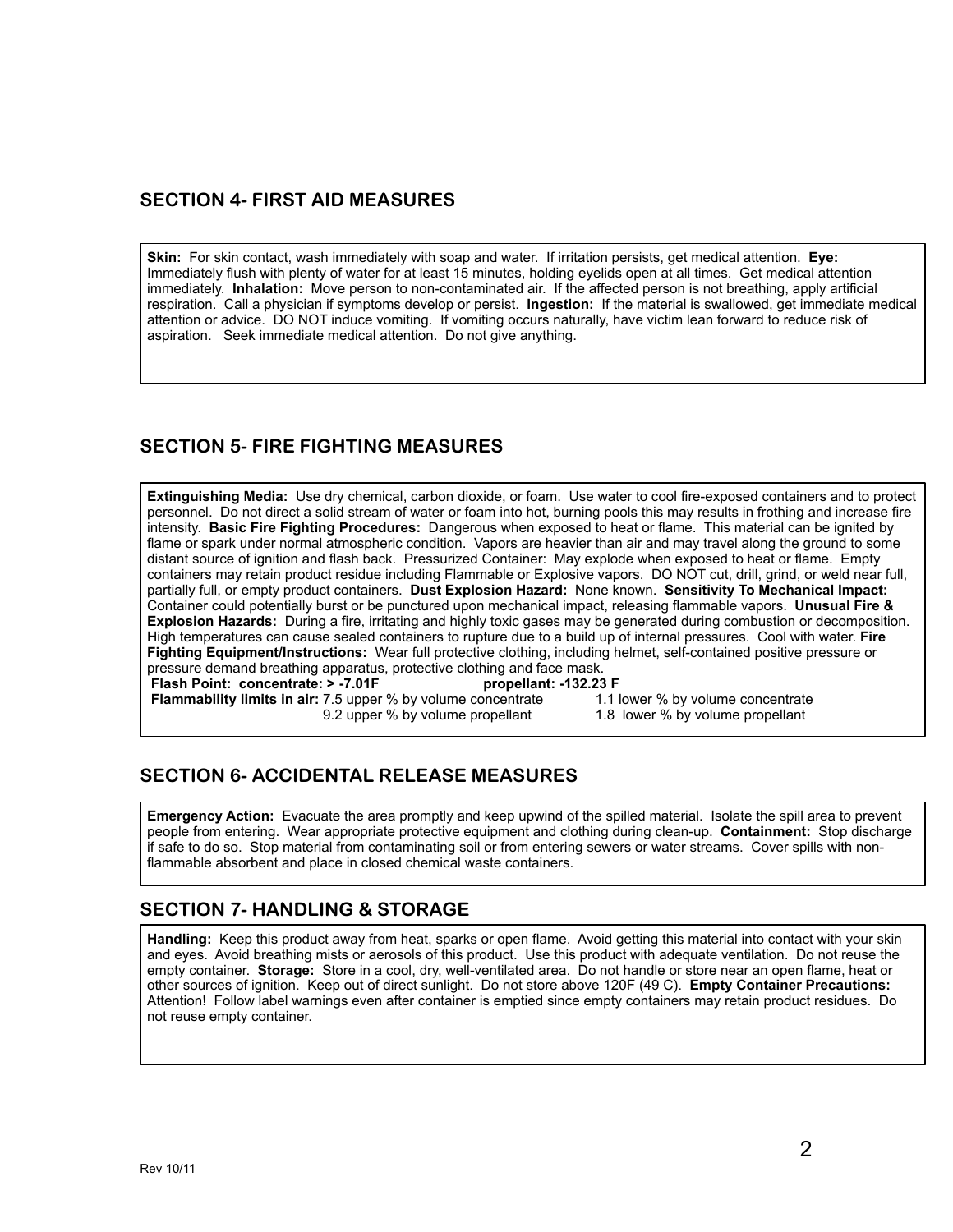#### **SECTION 8- EXPOSURE CONTROLS/PERSONAL PROTECTION**

**Engineering Controls:** Provide local and general exhaust ventilation to effectively remove and prevent buildup of any vapors or mists generated from the handling of this product. **Eye Protection:** Wear goggles or safety glasses with side shields. **Skin and Body Protection:** Impervious gloves should be used when handling this product. Use of protective coveralls and long sleeves is recommended. **Respiratory Protection:** Use NIOSH approved respiratory protection. High airborne concentrations may necessitate the use of self-contained breathing apparatus (SCBA). **General:** Use good hygiene practices in handling this material.

| <b>Exposure Limits:</b> | (PARTS PER MILLION) |                                                         |                  |                 |         |            |  |
|-------------------------|---------------------|---------------------------------------------------------|------------------|-----------------|---------|------------|--|
| Component(s)            | TLV                 | <b>OSHA-PEL</b>                                         | <b>OSHA-STEL</b> | <b>SARA 313</b> | Prop 65 | <b>VOC</b> |  |
| Heptane                 |                     | 500ppm                                                  |                  |                 |         |            |  |
| Acetone                 | 500ppm              |                                                         |                  |                 |         |            |  |
| Polydimethylsiloxane    |                     | There are no components with workplace exposure limits. |                  |                 |         |            |  |
| Liquefied Petroleum Gas | $1000$ ppm          |                                                         |                  |                 |         |            |  |
|                         |                     |                                                         |                  |                 |         |            |  |
|                         |                     |                                                         |                  |                 |         |            |  |

Other raw material is considered trade secret.

#### **SECTION 9- PHYSICAL & CHEMICAL PROPERTIES**

**Specific Gravity: 0.6548** 

Solids: N/A **Evaporation Rate: >1 (butyl acetate=1)**<br>PH: N/A **Example Register Register Register** Boiling Point: N/A **PH: N/A Boiling Point: N/A Boiling Point: N/A Boiling Point: N/A Boiling Point: N/A Physical State: Liquid Contracteristic Characteristic Characteristic Characteristic Characteristic** 

## **SECTION 10-STABILITY & REACTIVITY**

Hazardous polymerization will not occur. Condition to avoid: Keep away from sources of ignition. Avoid contact with strong oxidizers, reducers, acids, and alkalis. Stability: This product is stable under normal conditions.

## **SECTION 11-TOXICOLOGICAL INFORMATION**

**Heptane:** Oral LD50: >8,000 mg/kg (rat) Inhalation LC50: 3400 ppm/4H (rat) Dermal LD50: >4,000 mg/kg (rat) **Acetone:** Oral LD50: 5,800 mg/kg (rat) Inhalation LC50: >16000 ppm/4H (rat) Dermal LD50: >20.000 mg/kg (rabbit) **Polydimethylsiloxane:** No data available, **Liquefied Petroleum Gas:** Inhalation LC50: 658 mg/L/4H (rat)

#### **SECTION 12-ECOLOGICAL INFORMATION**

No information available